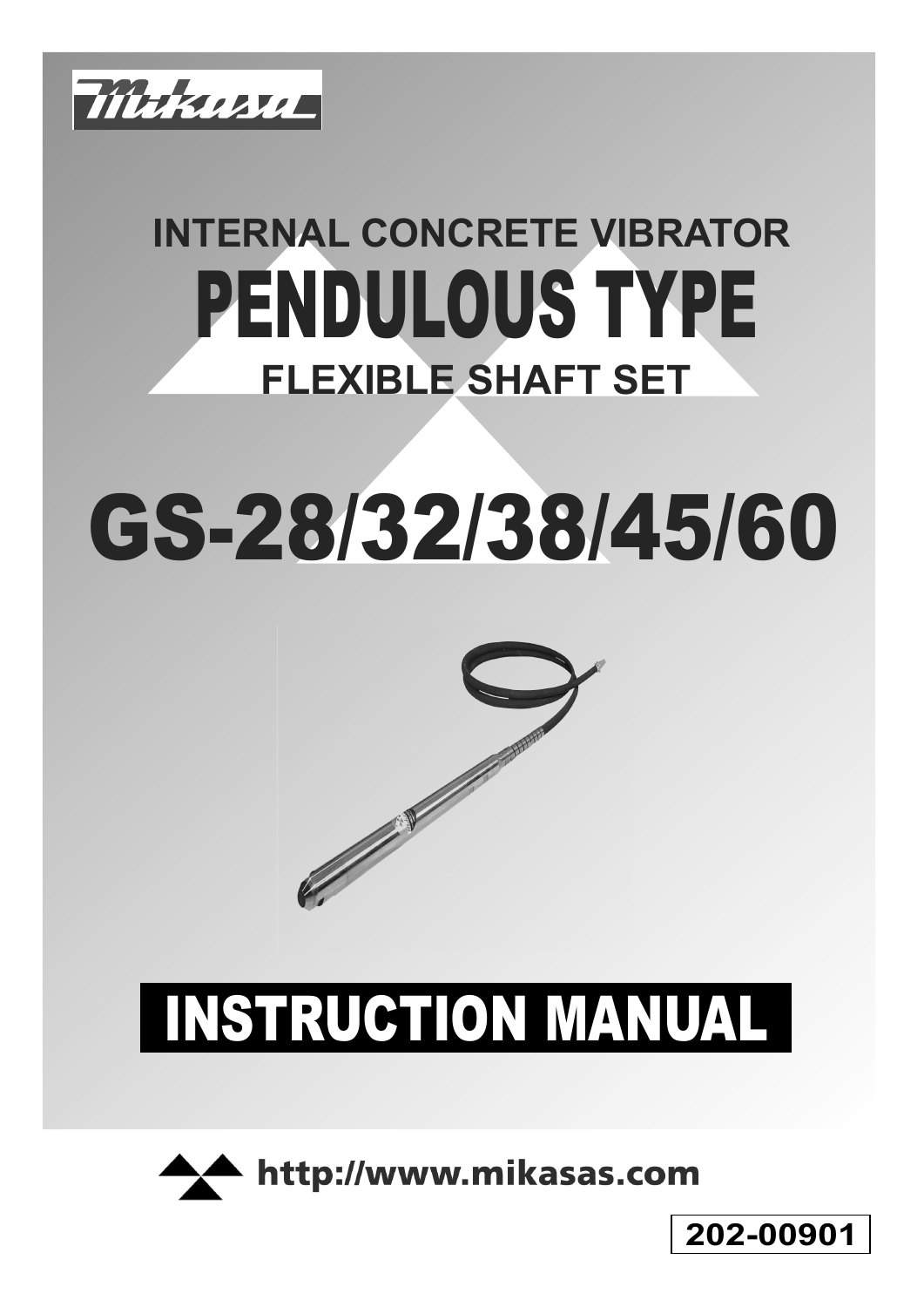## **PRODUCTS INFORMATION**

#### **Application**

Mikasa Pendulous-type Concrete Vibrator (GS series) is used to full concrete in the framework, and get air bubble out of the concrete by its vibrating.

Pendulous-type Concrete Vibrator is suitable for compacting low-slump concrete with a little moisture.

#### **Warning of a false use and misuse**

Please use this machine for compacting concrete only.

Do not touch the Vibrator part and the Flexible-hose part where vibration is strong in operating the machine.

It is possibility to cause the traumatic vasospastic disease.

In operating, please grip the hose-part that leaves the Vibrator Head more than 1.2 meters.

If the vibration of the Hose part is abnormally big, please stop operating and repair the unit.

If you let the matter rest, it is possibility to cause the traumatic vasospastic disease.

#### **Structure**

Pendulous-type Concrete Vibrator consists of coupling part which is connected to Engine, Flexible hose part which transmits the rotation to Vibrating Head, Shaft set part and Vibrating head part which generates vibration and gives a vibration to concrete.

Mechanism to generate vibration seems to become follows.

The rod-like Vibrator shaft that one-end is fixed on bearing is beat on inside of the head. And then the movement of the vibrator (planet rotation) changes the number of rotation of Flexible shaft to suitable vibrating number for beating the concrete.

#### **Power Transfer**

The rotation of Engine is transmitted to Vibrator shaft through Coupling and Flexible shaft.

The rotation of Vibrator shaft is changed to high-cycle vibration suitable for concrete by planet rotation. And then the vibration is transmitted to Head cap and Head body, the vibration of Head beats concrete.

| <b>MODEL</b> | Vibrating head dimensions |                                | Lead shaft dimensions                 |                                    |                             |                   |                                                                 |                             |
|--------------|---------------------------|--------------------------------|---------------------------------------|------------------------------------|-----------------------------|-------------------|-----------------------------------------------------------------|-----------------------------|
|              | diameter<br>(mm)          | lenght<br>w/o coupling<br>(mm) | flexible<br>shaft<br>diameter<br>(mm) | rubber<br>hose<br>diameter<br>(mm) | lead shaft<br>lenght<br>(m) | amplitude<br>(mm) | vibration<br>Hz<br>(V.P.M.)                                     | shaft set<br>weight<br>(kg) |
| <b>GS-28</b> | 28                        | 477                            | 10                                    | 30                                 | $\overline{4}$              | 1.4               | 150<br>$\mathcal{L}_{\mathcal{L}}$<br>208<br>9000<br>l<br>12500 | 10.6                        |
|              |                           |                                |                                       |                                    | $6\phantom{1}$              |                   |                                                                 | 14.7                        |
| GS-32        | 32                        | 520                            |                                       |                                    | $\overline{4}$              | 1.8               |                                                                 | 11.2                        |
|              |                           |                                |                                       |                                    | $6\phantom{1}$              |                   |                                                                 | 15.1                        |
| GS-38        | 38                        | 480                            |                                       |                                    | 4                           | 1.8               |                                                                 | 11.9                        |
|              |                           |                                |                                       |                                    | 6                           |                   |                                                                 | 15.7                        |
| GS-45        | 45                        | 494                            |                                       |                                    | $\overline{4}$              | 2.0               |                                                                 | 13.3                        |
|              |                           |                                |                                       |                                    | $6\phantom{1}6$             |                   |                                                                 | 17.4                        |
| GS-60        | 60                        | 479                            | 13                                    | 32                                 | $6\,$                       | 2.4               |                                                                 | 22.3                        |

### **SPECIFICATIONS OF SHAFT SET**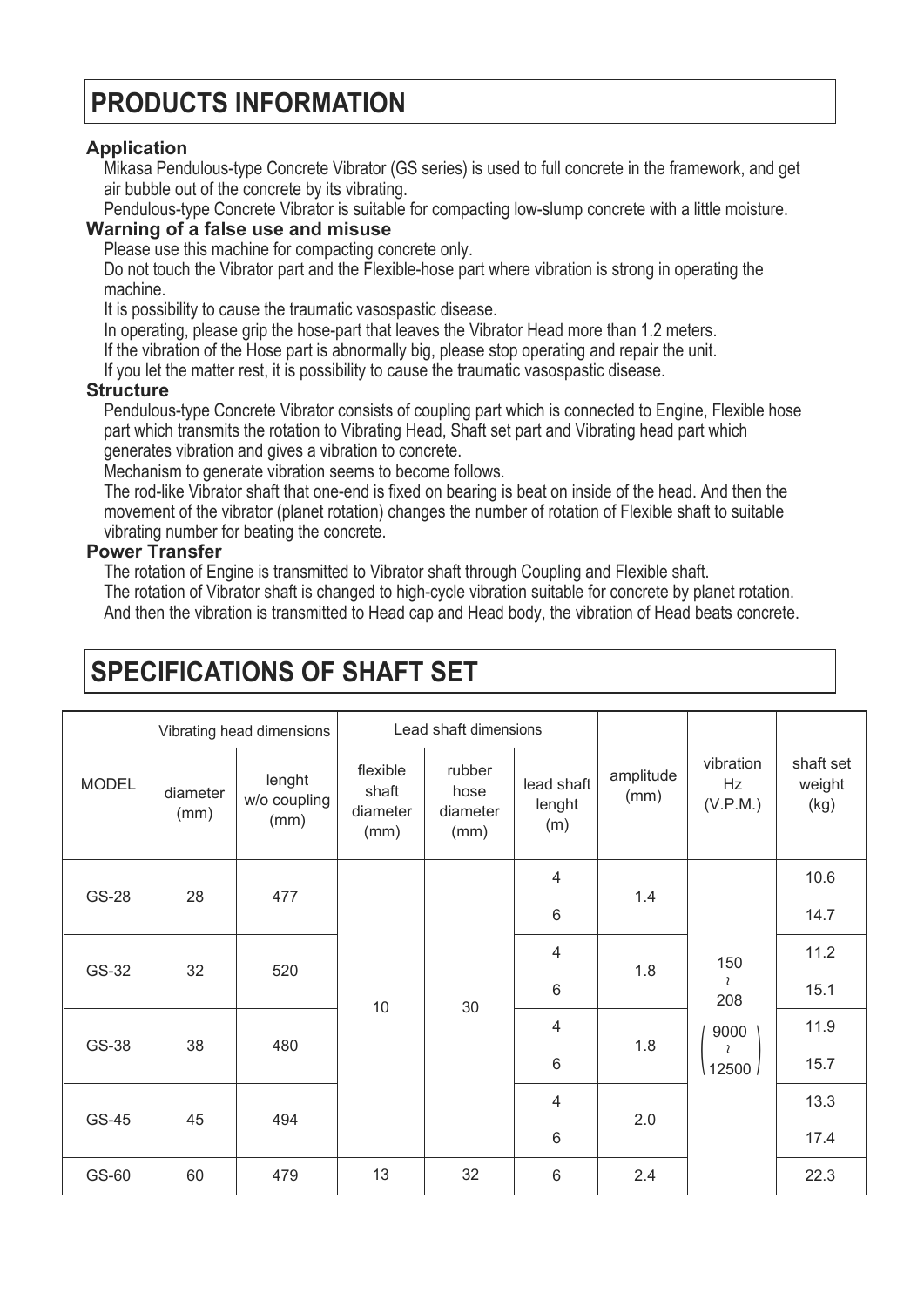## **POWER DRIVE UNIT FOR G SERIES FLEXIBLE SHAFT SET**

| Model         |                    | <b>ENGINE TYPE</b>  |                    | Model        | <b>ELECTRIC MOTOR TYPE</b>        |              |  |
|---------------|--------------------|---------------------|--------------------|--------------|-----------------------------------|--------------|--|
|               | GE-5LE             | GE-5LD              | GE-5BE             |              | GS-1100                           | GS-1500      |  |
| Weight        | 28.0kg             | 50.0kg              | 30.0kg             | Weight       | 15.0kg                            | 16.0kg       |  |
| Setting speed | 3,350 min-1        | (3,350 r.p.m.)      |                    | Speed        | 2,800/3,000<br>$min^{-1}(r.p.m.)$ |              |  |
| Engine model  | Robin              | Robin               | Robin              | Voltage      | 220V                              | 220V         |  |
|               | EX <sub>17</sub> D | DY <sub>23</sub> D  | EX <sub>17</sub> D | <b>Type</b>  | single phase                      | single phase |  |
| <b>Type</b>   |                    | air-cooled, 4-cycle |                    |              |                                   |              |  |
|               | petrol engine      | diesel engine       | petrol engine      | Input        |                                   |              |  |
| Max. Out put  | 4.2kw<br>(5.7PS)   | $3.7$ kw<br>(5.0PS) | 4.2kw<br>(5.7PS)   | Max. Out put | 1,100W                            | 1,500W       |  |

*Features and specifications are subject to change without notification.*

## **IMPORTANT NOTICE**

Do not increase engine speed exceeding the regulated revolution by removing the limitter on speed controller of Engine, as damage will be caused on Vibrating Head. The regulated revolution speed of Model GE-series Engine is 3,350 r.p.m.

#### **1. Application**

For all concrete works, mechanical vibration causes raw concrete to flow like a liquid, and completely filling the form. It causes useless air and water to rise to the surface, thus eliminating honey combing and producing very dense concrete. To use of vibrator makes possible more perfect compaction of a much stiff mix than can be placed by hand. The stiffing of the mix will materially increase strength, density,

#### **2. Operation**

- 2-1 Place prime mover at a proper distance, where there are no water and raw concrete.
- When you use the electric motor as a prime mover, the rubber gloves and boots should be used for 2-2 safety works.



- 2-3  $\,$  To connect Flexible shaft set to prime mover, insert Hexagonal joint to the socket  $\circledA$  and then pushing the Shaft coupling until locked by turning the lever  $\circledB$  or by lifting the vertical lock  $\circledC$ if necessary.
- 2-4 Put Vibrating Head vertically in the raw concrete, and then pull it up slowly after the concrete comes to sufficient condition.
- 2-5 Vibratory propagation range in concrete:

In case of 5  $\sim$  8 cm slump concrete with 25  $\sim$  40 mm aggregate, normally effective range of compaction is 7- l0 times the outer diameter of Vibration head.

Accordingly the vibratory propagation range varies greatly with slump of concrete as well as size of aggregate, requiring the selection of vibrator to match the condition of concrete.